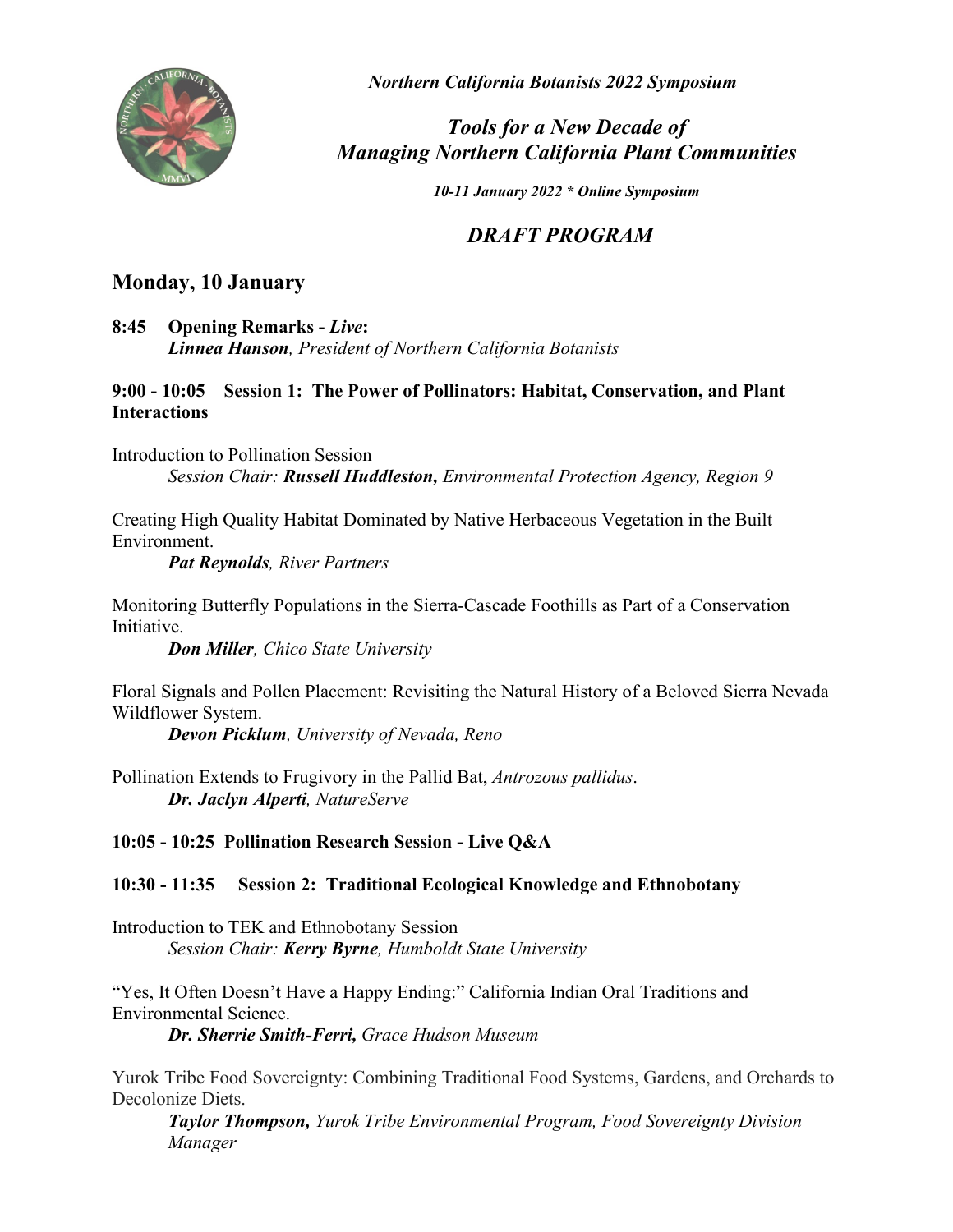Tools for a New Decade of Managing Northern California Plant Communities

Indigenous and Indigenous-Informed Burning for Habitat Enhancement and Stewardship. *Don Hankins*, *California State University, Chico*

**11:35 - 11:55 TEK and Ethnobotany Session – Live Q&A**

**12:00 - 1:00 LUNCH**

**12:30 – 1:00 Heritage Growers Breakout Session**

#### **1:00 - 1:50 Keynote Address**

Introduction of the Keynote Speaker *Kerry Byrne, Humboldt State University*

*Keynote Speaker:**Frank Lake, U.S. Forest Service, Pacific Southwest Research Station Title of Talk: "Tribal Cultural Relationships with Plants – From Mountains to the Sea."*

- **1:50 - 2:10 Keynote Address – Live Q&A**
- **2:15 - 3:30 Session 3: Poster Session**  *Session Chair: Barbara Castro, California Department of Water Resources - Retired*

#### **3:35 - 4:40 Session 4: Great Basin Restoration Approaches**

Introduction to Great Basin Restoration Approaches Session *Session Chair: Allison Nunes, Humboldt State University*

Restoration Plant Material Development in the Great Basin Region of the United States: A History and Comparison of Research Approaches.

*Francis Kilkenny*, *U. S. Forest Service, Rocky Mountain Research Station*

Conservation Implications of the Discovery of New Locations of a Threatened Species using Iterative Ensemble Niche Modeling.

*Israel Borokini, University of California, Berkeley Department of Integrative Biology and Northern California Botanists Board of Directors*

Interagency Seed Collection Efforts in the Great Basin Ecoregion. *Jess Kindred, Great Basin Native Seed Collection Lead working for the Great Basin Institute in agreement with the Bureau of Land Management.*

Community Approach to High Desert Restoration: A History of Co-Occurrence Does Not Predict Response to Invasion.

*Alison C. Agneray, University of Nevada, Reno*

#### **4:40 – 5:00 Great Basin Restoration Approaches Session – Live Q&A**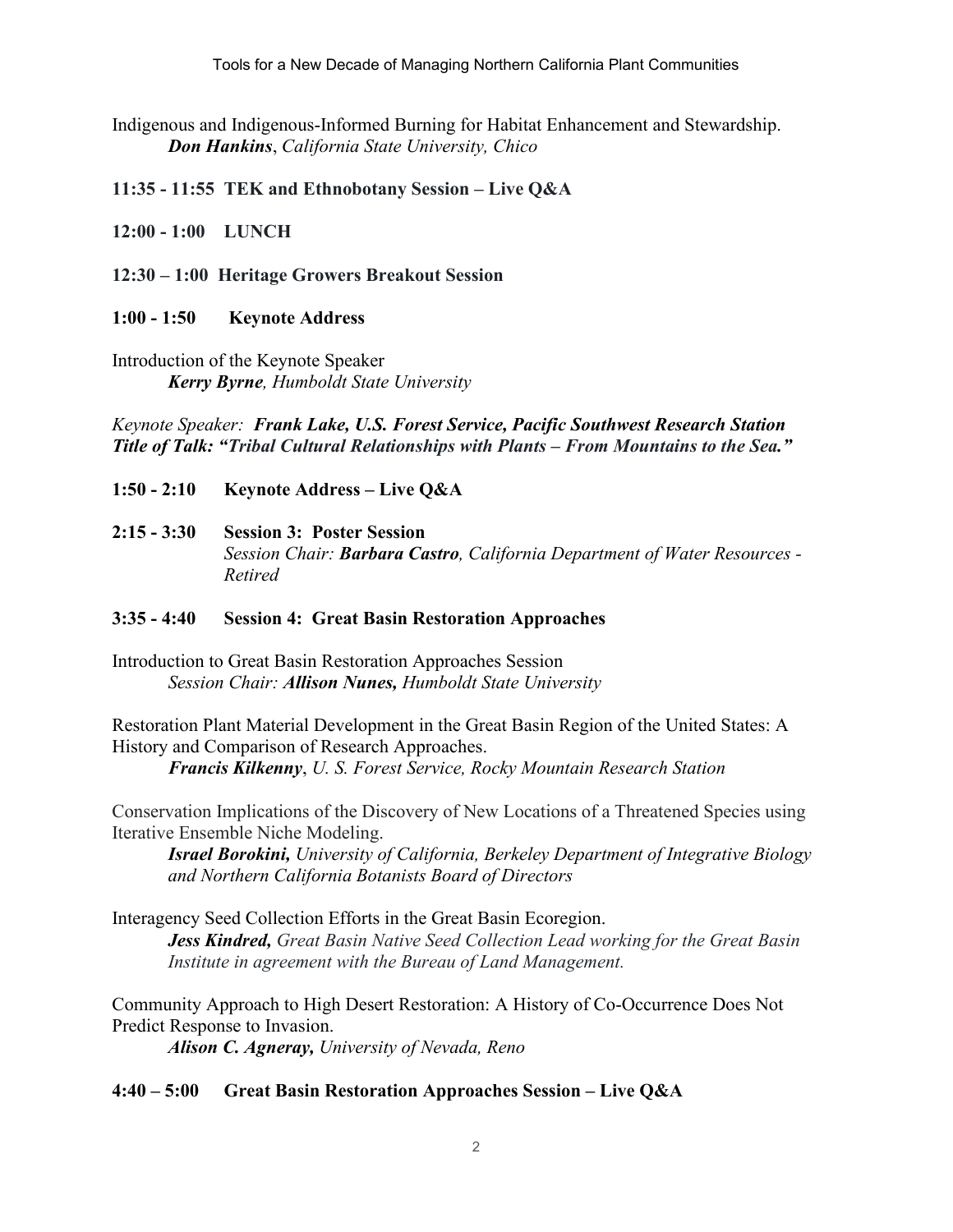### **5:00 – 5:10 Closing Remarks:**

*Jane Van Susteren, Vice-President of Northern California Botanists and California Department of Forestry*

# **Tuesday, 11 January**

**9:00 Second Day Opening Remarks** *Jane Van Susteren, Vice-President of Northern California Botanists and California Department of Forestry*

### **9:10 – 10:15 Session 5: New Discoveries**

Introduction to New Discoveries Speakers and Talks *Session Chair: Jane Van Susteren, California Department of Forestry*

Lineage and Species Discovery in the Remarkably Diverse Tribe Eriogoneae – *Eriogonum* and Relatives.

*J. Travis Columbus, California Botanic Garden*

*Lomatium macrocarpum* s.I., a Plant with a Wide Range and Many Names. *Kevin Mason, Carex Working Group*

New Concepts for What is *Erythranthe guttata* and What is Not. *Steve Schoenig, California Department of Fish and Wildlife (retired) and Cal IPC* 

Steps toward Understanding Western Bellflowers. *Nancy Morin, Flora of North America*

**10:15-10:35 New Discoveries Session – Live Q&A**

#### **10:40 – 11:45 Session 6: Riparian Vegetation Restoration from Theory to Practice**

Introduction to Riparian Vegetation Restoration from Theory to Practice Session *Session Chair: Rob Thoms, Stillwater Sciences*

River Restoration 2.0: A Broader Palette of Options and the Return of the Floodplain. *Pete Downs*, *University of Portsmouth and University of California, Santa Barbara*

Water Stress in Riparian Woodlands from Groundwater Decline and Climate Change – Ecosystem Indicators at Multiple Scales. *John Stella, SUNY*

Case Studies of In-stream Restoration and Riparian Revegetation in the Salmon River Watershed.

*Deja Malone-Persha, Salmon River Restoration Council*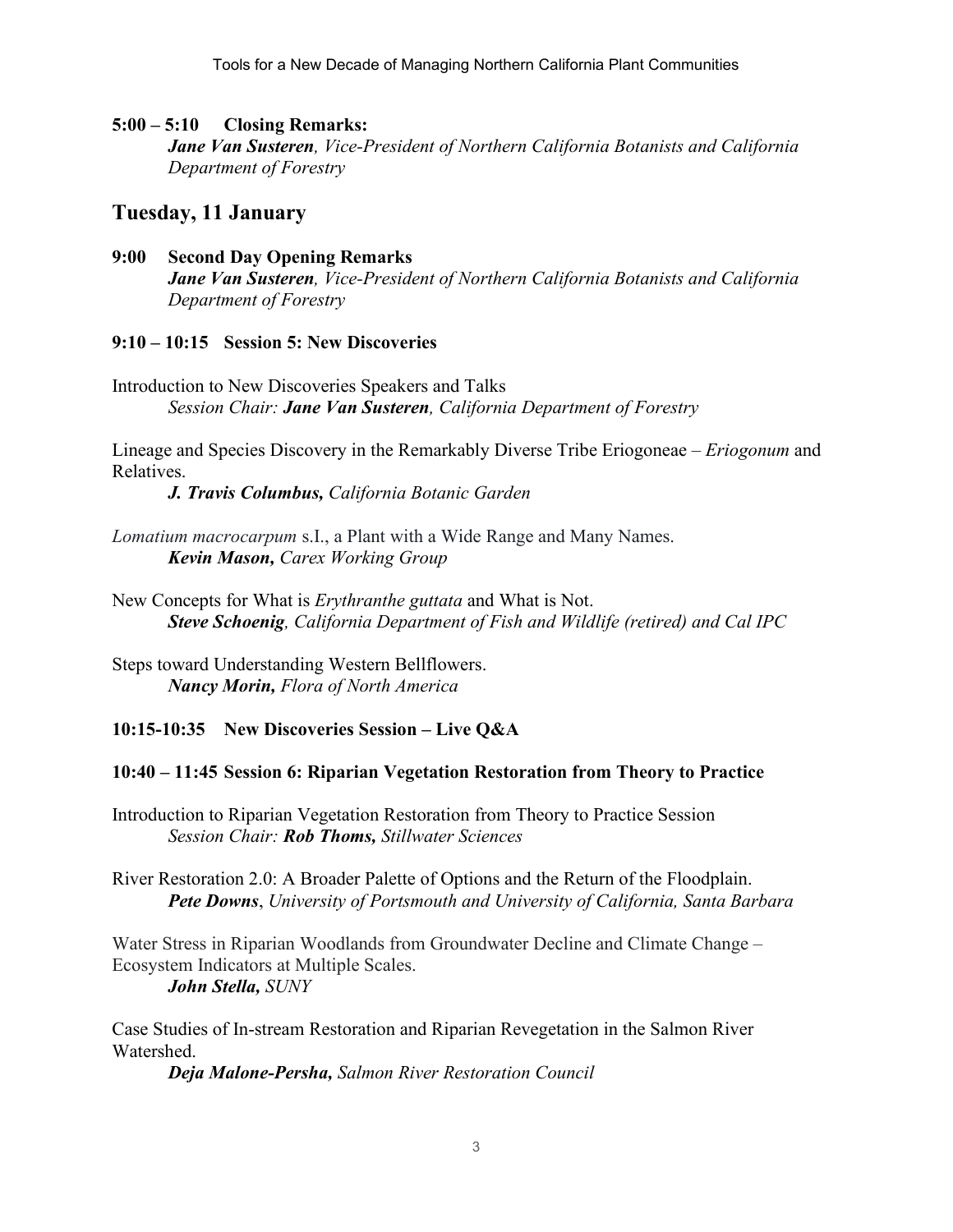Tools for a New Decade of Managing Northern California Plant Communities

Does Hydrologic Restoration of Mountain Meadows Result in a Net Increase in Carbon Storage?"

*Amy Merrill, American Rivers*

**11:45-12:05 Riparian Restoration Session – Live Q&A**

- **12:05-1:00 LUNCH**
- **1:00 – 2:05 Session 7: eDNA**
- Introduction to eDNA Session *Session Chair: Rachel Meyer, University of California, Santa Cruz*

CALeDNA Teams Search for Patterns in Plant, Microbe, and Animal DNA Presence in Vernal Pools, Oases, Rivers, Mountains, and Coasts.

*Rachel Meyer, University of California, Santa Cruz and Jason Sexton, University of California, Merced*

Fungal Metabarcoding to Illuminate Plant-Fungal Networks in Complex Plant Communities. *Gregory Gilbert, University of California, Santa Cruz*

Coastal Dune Restoration Efforts Complicated by Changes in Soil Biota and Chemistry Associated with Establishment by Non-Native Invader. *Lorraine Parsons, Point Reyes Nation Seashore, National Park Service*

Zeta Diversity Patterns in Metabarcoded Lotic Algal Communities as a Tool for Bioassessment. *Ariel Levi Simons, University of California, Los Angeles*

- **2:05-2:25 eDNA Session – Live Q&A**
- **2:30 – 3:15 Session 8: Lightning Talks**

Introduction to Lightning Talks Session – **Live** *Session Chair: Kristen Kaczynski, California State University, Chico*

#### **3:20 – 4:25 Session 9: Now the Good News**

Introduction to Now the Good News Session *Session Chair: Israel Borokini, University of California, Berkeley Department of Integrative Biology*

- Preventing Extinction of San Mateo Thornmint. *Christal Niederer, Creekside Science*
- California Native Plant Society Unveils Fully-Rebuilt and Updated Rare Plant Inventory. *Aaron Sims, California Native Plant Society*